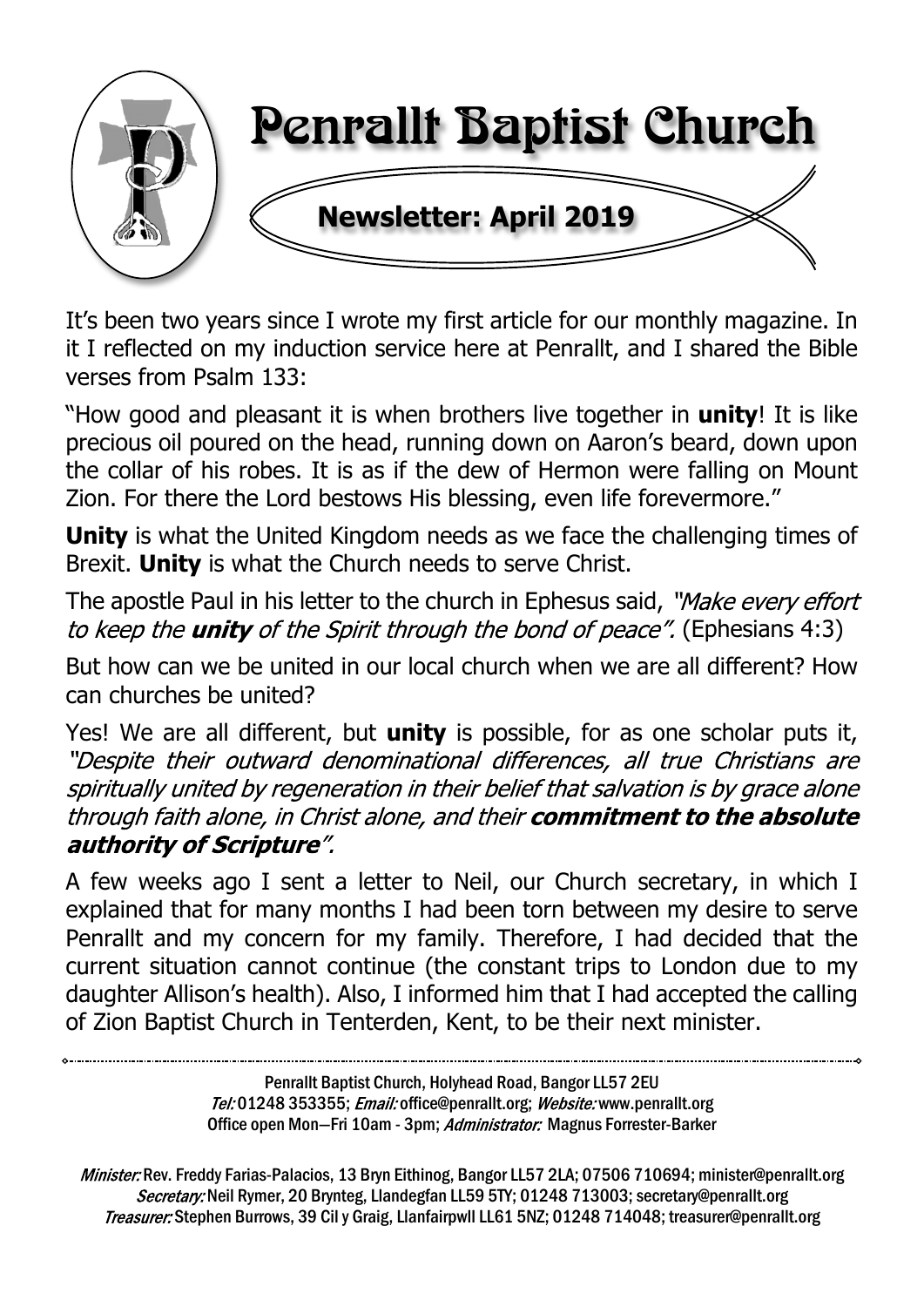As Penrallt enters into a period of Interregnum, my prayer will be for **unity** of the Spirit as a result of your commitment to the absolute authority of the Bible. Since the first Sunday I preached at Penrallt, I have tried to be faithful to the Scriptures, and I will continue to be as I go to serve our Lord Jesus Christ in another church.

The Word of God is what helps us to get closer to our God and to one another, and to bring others into the Kingdom of God. Here are some verses from 1 Peter 1:22-25:

Now that you have purified yourselves by **obeying the truth** so that you have sincere love for each other, love one another deeply, from the heart. For you have been born again, not of perishable seed, but of imperishable, **through the living and enduring word of God**. For,

"All people are like grass, and all their glory is like the flowers of the field; the grass withers and the flowers fall, but the word of the Lord endures forever."

#### And **this is the word that was preached to you.**

I am profoundly grateful to God and to you all for my Church Ministry at Penrallt. I have enjoyed being part of the leadership team and am thankful for the opportunities you have given me during my time here. God has been so good in leading us and reaching people during this time. I trust it will continue. God is faithful to us. It has been a joy and a privilege to serve the Lord with you.

Freddy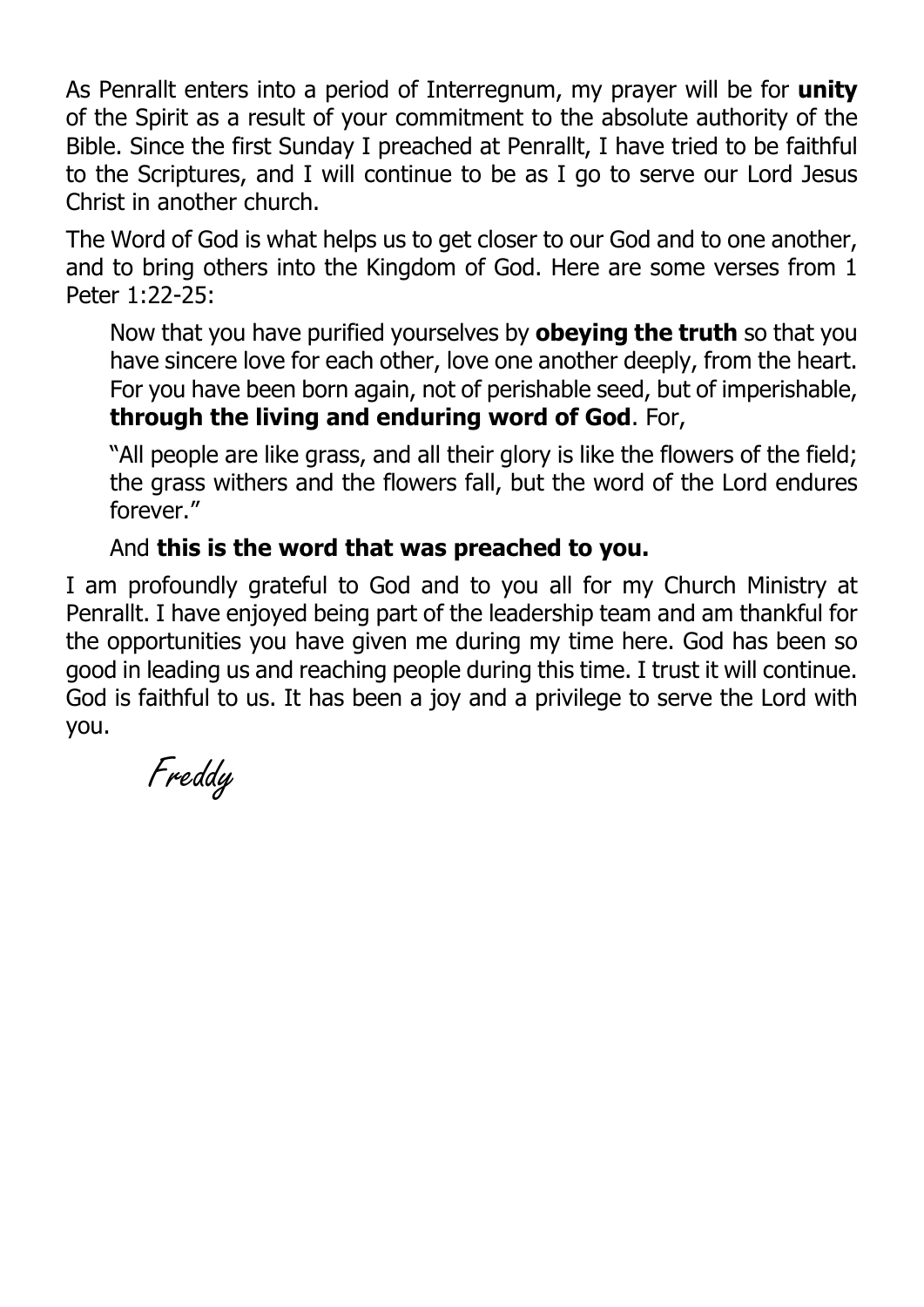# **Services This Month**

Our minister, Freddy Farias-Palacios, will be the preacher at all services except where otherwise noted below. Roger Borlace and Donald Poirot are both members of Penrallt.

# **7th April**

|                    | 10:30am In the twinkling of an eye<br>Preacher: Donald Poirot                 | 1 Thess. 4:13–18;<br>1 Cor. 15:51,52 |
|--------------------|-------------------------------------------------------------------------------|--------------------------------------|
| 6:00 <sub>pm</sub> | <b>Communion Service</b><br><b>A Chosen People</b><br>Preacher: Roger Borlace | <i>1 Peter 2</i>                     |
|                    | 14 <sup>th</sup> April (Palm Sunday)                                          |                                      |
| 10:30am            | The Entry of the King                                                         | Luke 19:28–44                        |
| 6:00 <sub>pm</sub> | <b>Hope in the Word of God</b><br>(Lessons from Psalms #23)                   | Psalm 119:73-80                      |
|                    |                                                                               |                                      |

# **21st April (Easter Sunday)**

- 7am Cytûn Easter Service at Roman Camp, followed by breakfast at Penrallt
- 10:30am Baptismal Service Luke 24:1-12; **The Resurrection of Jesus Christ** John 20:19-29
- **6:00pm God's Word is Faithful** Psalm 119:81-88 (Lessons from Psalms #24)

#### **28th April**

10:30am Communion Service **God's Calling** Ezekiel 1:3 This will be Freddy's final service with us before he moves to Kent. After the service will be church lunch (brought forward from next week). There will be no evening service today.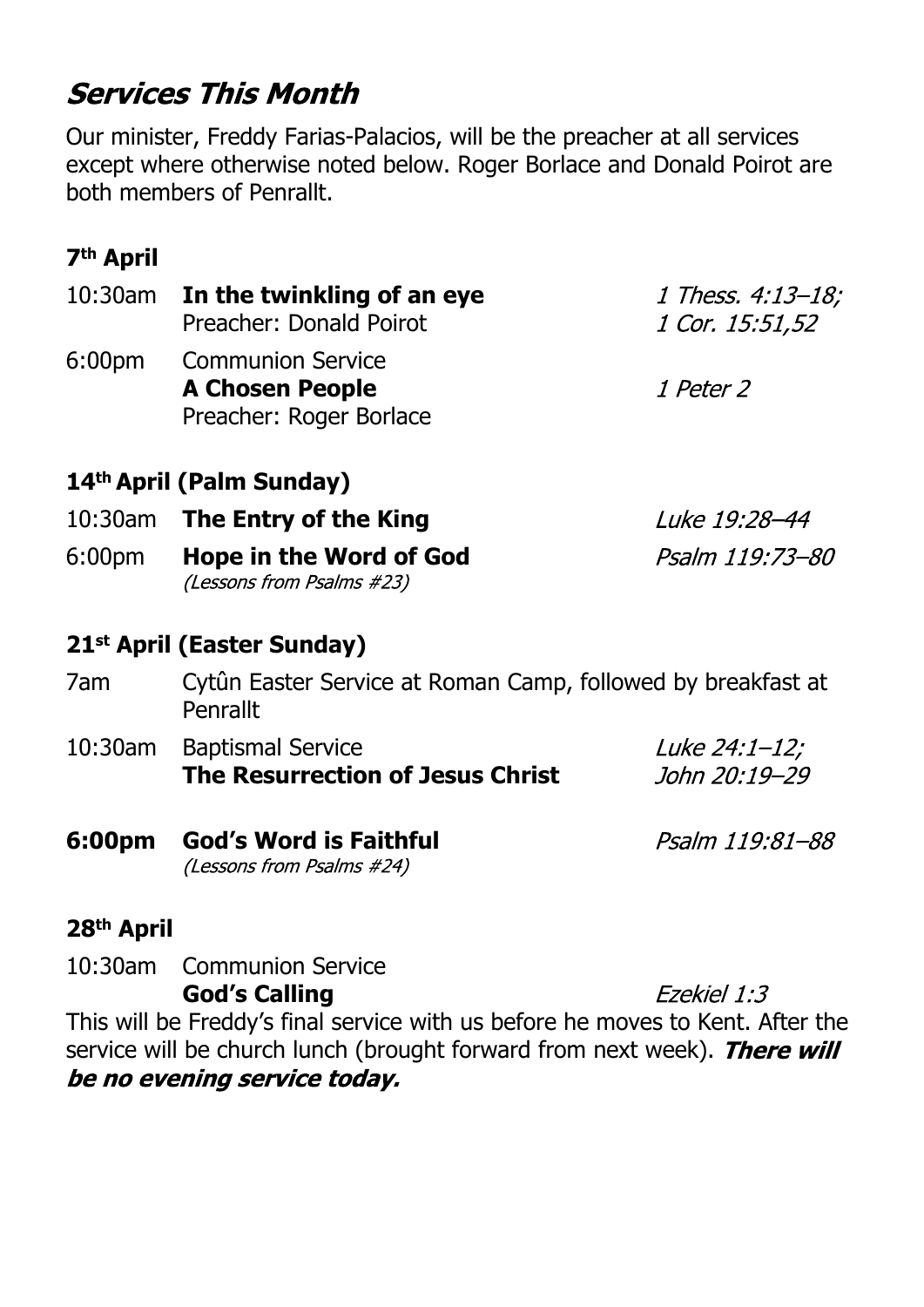# **Dates for Your Diary**

| <b>Saturdays</b>              | 8:30am             | Prayer meeting in the Twrgwyn Room.                                        |
|-------------------------------|--------------------|----------------------------------------------------------------------------|
| <b>Monday 1</b>               | 7:30 <sub>pm</sub> | Church members' AGM.                                                       |
| <b>Wednesday 3</b>            | 10:30am            | Men's prayer meeting followed by coffee.                                   |
| <b>Saturday 6</b>             | 3pm                | Tea party for Marian's 100th Birthday.                                     |
| <b>Sunday 7</b>               | 2:15 <sub>pm</sub> | Service at Haulfre residential home in<br>Llangoed (near Beaumaris).       |
| <b>Thursday 11</b>            | 7:30pm             | Monthly prayer meeting in the chapel.                                      |
| <b>Monday 15</b>              | 10:30am            | Church Walk at Brynrefail (Llanberis).                                     |
| <b>Friday 19</b>              | 11:30              | Cytûn Passion Play and Walk of Witness,<br>starting in Bus Station Garden. |
| <b>Tuesday 23/Thursday 25</b> |                    | <b>Experiencing God course continues.</b>                                  |

Please see later in this newsletter for more about many of these events.

### **Congratulations**

Marian Massey will be 100 on April 5<sup>th</sup> and we are having a bring and share tea party in Penrallt Church Hall from 3pm on Saturday 6<sup>th</sup> with all her friends to celebrate with her as she embarks on her next century. Please let Neil and Joan know if you can come.

# **Cytûn Easter Events**

Cytûn (Churches Together in Bangor) will be meeting together for events on Good Friday (19<sup>th</sup> April) and Easter Sunday (21<sup>st</sup> April).

This year's Good Friday event will focus on a dramatic presentation of the passion narrative, taking place at several locations around Bangor. Meet at 11:30 for 11.45 in Bus Station Garden for initial service & Act 1 of Passion Play; walk to Cenotaph opposite Pontio for Act 2; then walk down High Street to Debenhams for Act 3 and final service.

On Easter Sunday we will, as usual, have a service (lasting around half an hour) at the top of Roman Camp, followed by breakfast together at Penrallt.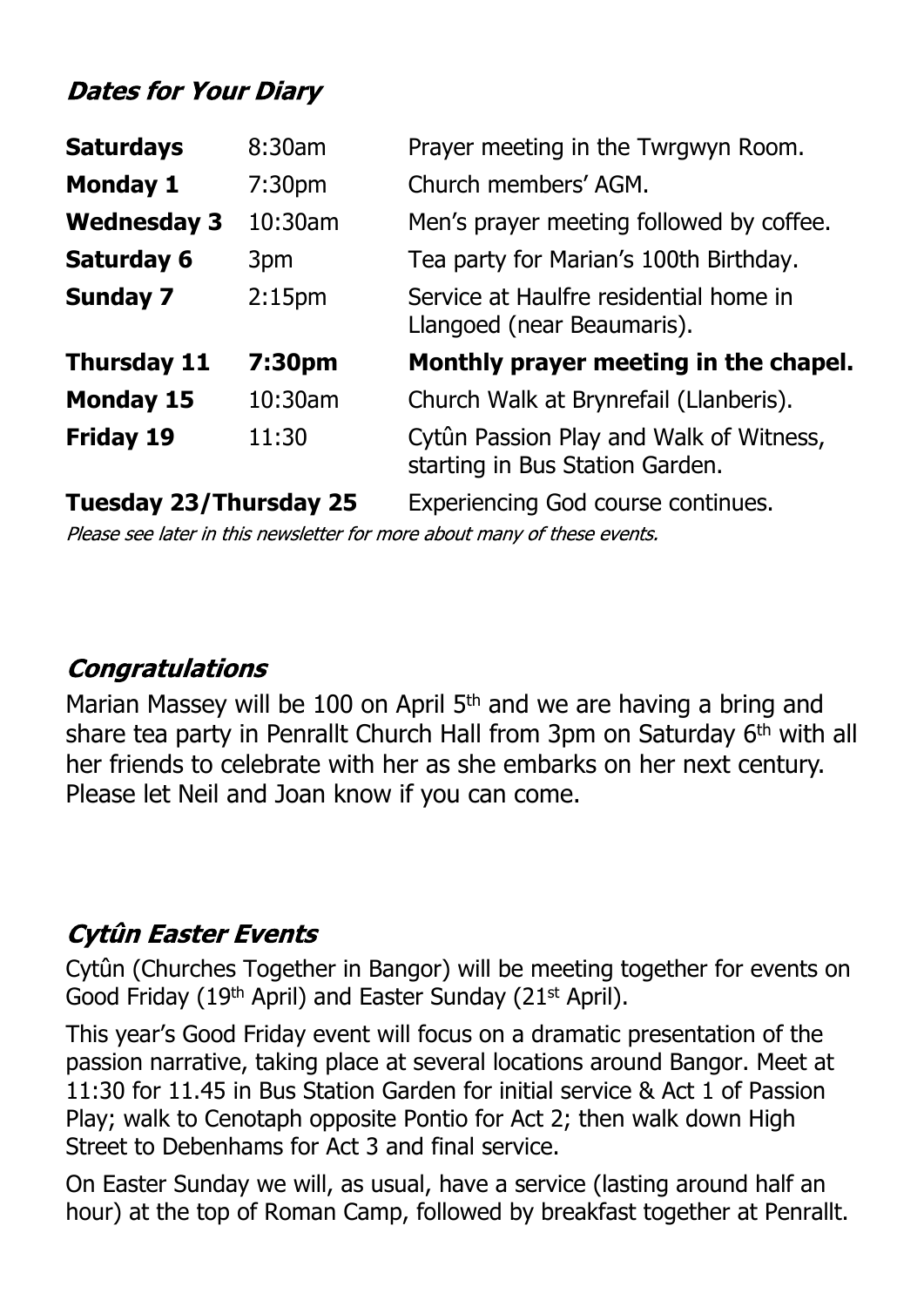#### **Homegroups**

Many of our folk meet in small groups during the week for Bible study, prayer and fellowship. We encourage you to join one of these groups if you are able to. NB groups do not meet every week - please check with the named contact. All landline numbers below have the 01248 area code.

| <b>Day</b> | <b>Time</b>        | <b>Group Name</b>             | <b>Contacts</b>                                     |
|------------|--------------------|-------------------------------|-----------------------------------------------------|
| <b>Mon</b> | 7:00 <sub>pm</sub> | <b>Delta</b>                  | Brian Wheatcroft (602516)<br>Pat MacKenzie (670948) |
| Tue        | 10:00am            | Nilgiri                       | Joan Beer (353874)                                  |
| Tue        | 7:30 <sub>pm</sub> | Tyddyn Isaf<br>(Menai Bridge) | <b>Magnus Forrester-Barker</b><br>(717570)          |
| <b>Wed</b> | 7:30 <sub>pm</sub> | <b>Bryn Eithinog</b>          | <b>Freddy Farias-Palacios</b><br>(07506710694)      |
| <b>Wed</b> | 7:30 <sub>pm</sub> | <b>Nomads</b>                 | Pat & Roger Borlace (713146)                        |
| Thu        | 10:30am            | Llanfairpwll (am)             | Sue & Lawrence Moss<br>(713793)                     |
| Thu        | 7:30 <sub>pm</sub> | Llanfairpwll (pm)             | Sue & Lawrence Moss<br>(713793)                     |
| Thu        | 7:30 <sub>pm</sub> | <b>Ogwen Valley</b>           | Brian & Kate Wheatcroft<br>(602516)                 |
| Fri        | 10:30am            | The Lydias                    | Freda Birchall (371316)<br>Lesley Jackson (680330)  |

# **Children's Birthdays in April**

11<sup>th</sup>: Sam Adams 14<sup>th</sup>: Isabelle Capper 27<sup>th</sup>: Poppy & Tess Bendall-Jones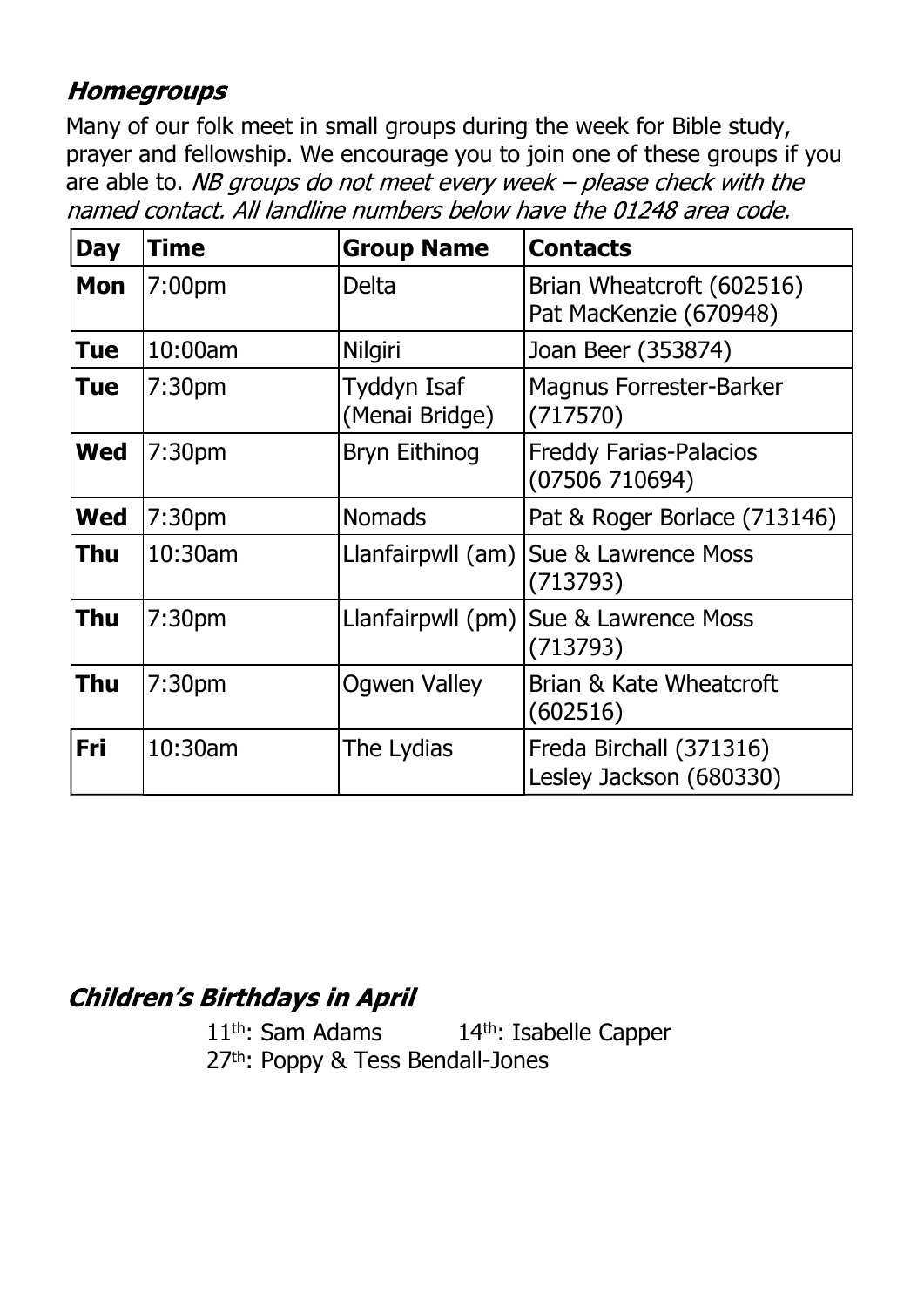#### *◊* **Church Lunch**

Sundays 7th & 28th April

As usual, there will be a (free) bring and share lunch after the morning service on the first Sunday of the month. This month we will also have a church lunch on the last Sunday to celebrate Freddy's final service with us (this will be instead of a lunch on the first Sunday of May). For each of these, please bring enough buffet-style food for yourself and one or two others. Visitors are very welcome (and are not expected to bring food).

#### **◊ Church Office**

Please note that the office will be closed between Thursday 11<sup>th</sup> and Tuesday 16th April, as well as the Good Friday and Easter Monday bank holidays.

#### *◊* **Church Walk**

Monday 15th April

This month's walk is led by Geoff and Marilyn Birch, who write:

"Part of this walk has been done before, but not all of it. Park in the road to the right of Penllyn Bridge, Lake Padarn, Brynrefail. Meet at 10:30am and bring a packed lunch. The walk will be approximately 5 miles and will be mainly on good surfaces – no fields. We will be walking along the old Caernarfon Road to Llanberis which entails a short stiff climb near the beginning, but hopefully the views will be worth it. Lunch break will be beside the lake followed by a gentle walk alongside the lake back to our cars. Caban Car Park is not available to us because of new restrictions. If anyone needs facilities, please come to our house (Ceris, Brynrefail) by 10:15am."

For more information contact Geoff and Marilyn on 01286 870944.

#### *◊* **Monthly Prayer Meeting** Thursday 11th April 7:30pm

Our monthly mid-week prayer meetings, for the whole congregation, usually take place in the chapel and last about an hour. The next two meetings after this one will be on Tuesday 14th May and Wednesday 12th June.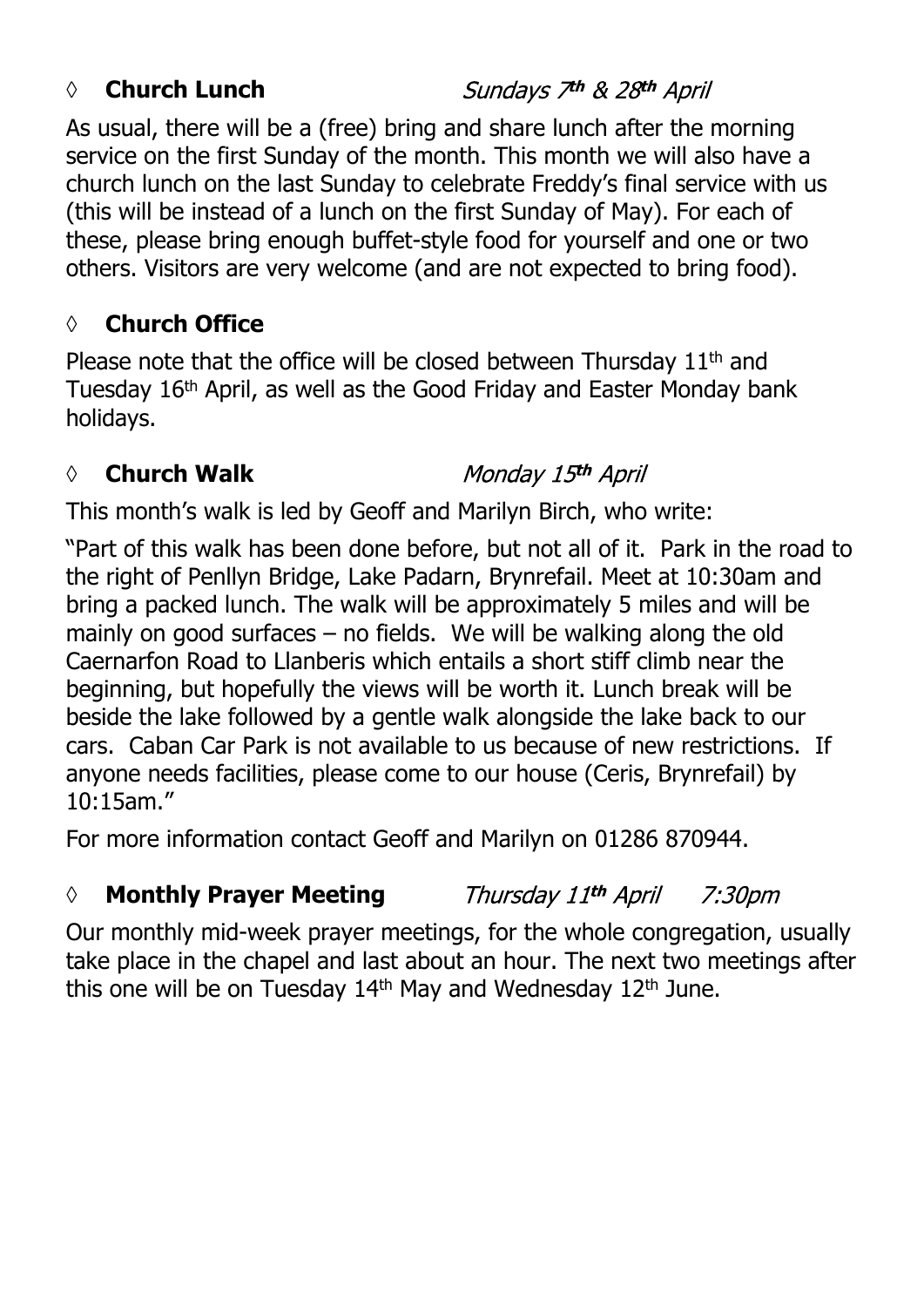# **◊ Pastoral Help**

If you have issues of concern about your own or someone else's welfare, please contact a member of the Pastoral Care team: Adrienne Ferrada; Gwen Hicks (353648); Geoff Moore (410582); Lawrence Moss (713793); Helen Thomas (600174); Roshni Verghese (07967 320048).

#### **◊ Pray for Penrallt Every Day**

We believe in prayer and encourage people to pray. You can send prayer request to our electronic diary via office@penrallt.org (there are also prayer cards in the church porch that you can fill in). Better still, you can receive the prayer diary straight to your inbox every Monday (or occasionally later in the week) by emailing the office now and requesting to be put on the list. For more immediate and interactive sharing of prayers, search on Facebook for *Penrallt Prayer Point* and send a request to join our group.

#### **◊ Rough Sleepers**

We do not recommend giving money directly to the rough sleepers in Upper Bangor. You will find labelled envelopes in the porch for a gift that will buy meal vouchers which are distributed to the homeless by the Cathedral; this certainly would be a more meaningful form of help.

#### **◊ Sunday Afternoon Services**

We usually visit local residential homes on the first Sunday afternoon of the month, alternating between Haulfre (in Llangoed, near Beaumaris) and Plas Garnedd (in Llanberis). The services start at 2:15pm and last roughly half an hour. This month we will be going to **Haulfre** on **6th April**.

#### Deadline for next month's newsletter: Sunday 21st April.

Please send information to Magnus (office@penrallt.org; 01248 353355). All notices (including alterations to standing information) should be submitted in writing (preferably by email) as early as possible.